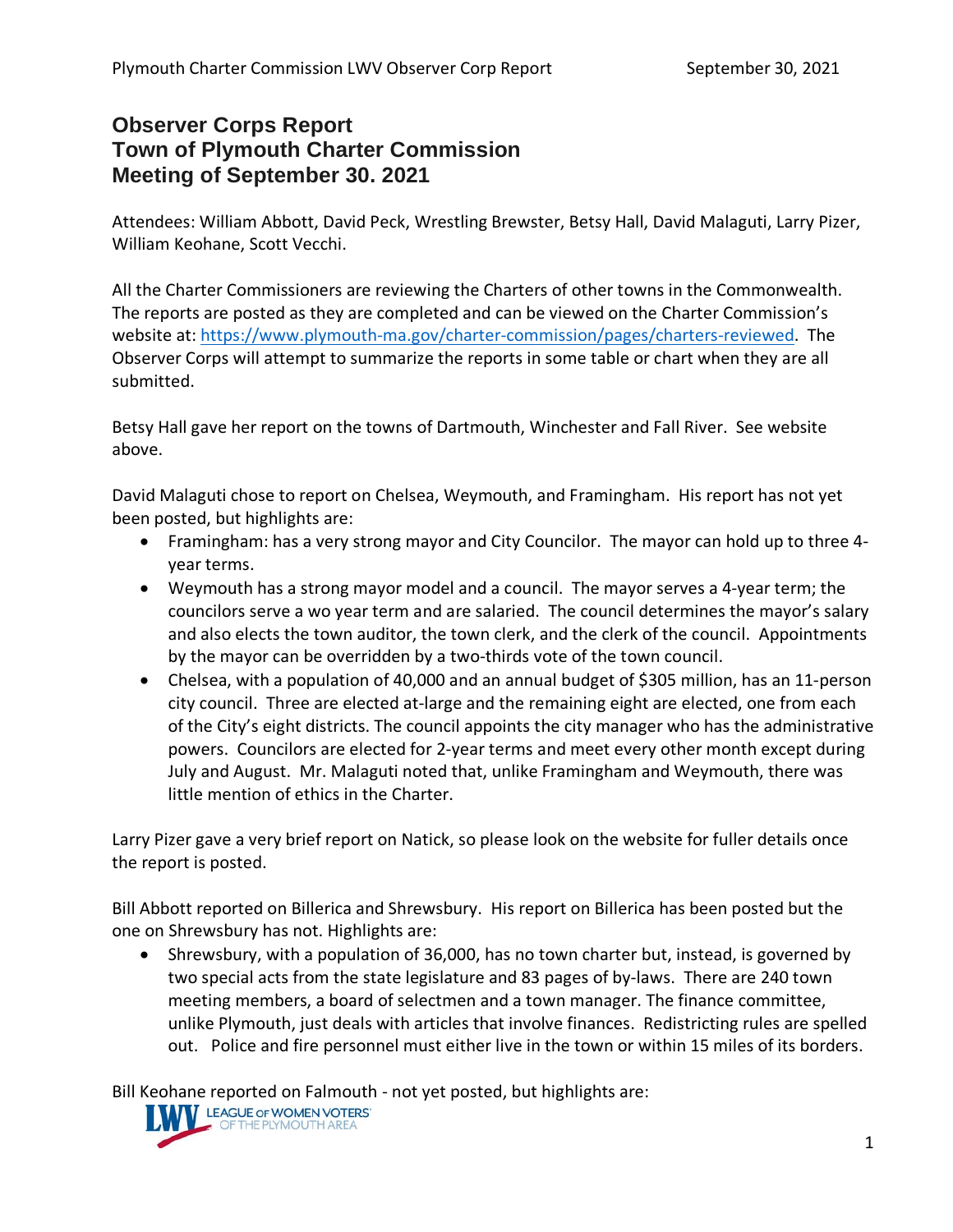• Falmouth has about half the population of Plymouth. There are a "couple hundred" town meeting members. The Select Board must meet with the planning board several times a year, and they both together come up with a strategic plan every five years. The 15-member finance committee is elected by town meeting members. A strong town manager handles day-to-day operations and much of the hiring and firing. The town clerk and town moderator are elected as are members of the housing authority. Open appointed positions receive plenty of public notice in an effort to attract highly qualified candidates.

Scott Vecchi reported on Franklin, Newburyport and Braintree. His report has not been posted, but highlights are:

- Franklin, with a population of 30,00 and a budget of \$138 million, is governed by a ninemember town council and a town administrator. These entities must meet at least once a month.
- Newburyport is a city with a population of 18,000 and a budget of \$85 million. It is governed by a mayor and city council. Town elections are in November in off-years for national elections. A CPA conducts an outside audit.
- Braintree, with a population of 37,000 and a budget of \$146 million, is governed by a town council and a mayor. The council reviews all major appointments. Braintree also operates its own utility (power) company.

Many residents spoke during the public comments section:

**Steve Bolliton** – Mr. Bolliton stated that he wanted a bigger change and a charter that would best be able to achieve the goals of the town. Businesses want decisions within a reasonable time; residents want to know expenses in detail. He suggested that the town get a vote on the form of government it wants (but mayoral should not be one of the options). After strong pushback from Chairman Abbott, Mr. Brewster said that Mr. Bollitin's comments should be taken under advisement. Mr. Peck also voiced a preference for choice, and Mr. Vecchi observed that issues make voters turn out.

**Gail Butler**, member of Advisory and Finance Committee, also wants choice and pushed back on comments made by some of the commissioners.

**Gene Winer** felt that town meeting should meet more than two times a year. He also asked commissioners to look into what happened when towns moved away from the town meeting format.

**Al DiNardo** has lived in Plymouth for a year and was a 30-year town meeting member in Saugus before moving here. He felt town meeting should meet until its business is concluded. A vote to reconsider an article should, in his view, take place within 30 minutes after an article is first decided. He agreed that town meetings are cumbersome but are that way on purpose given their considerable power.